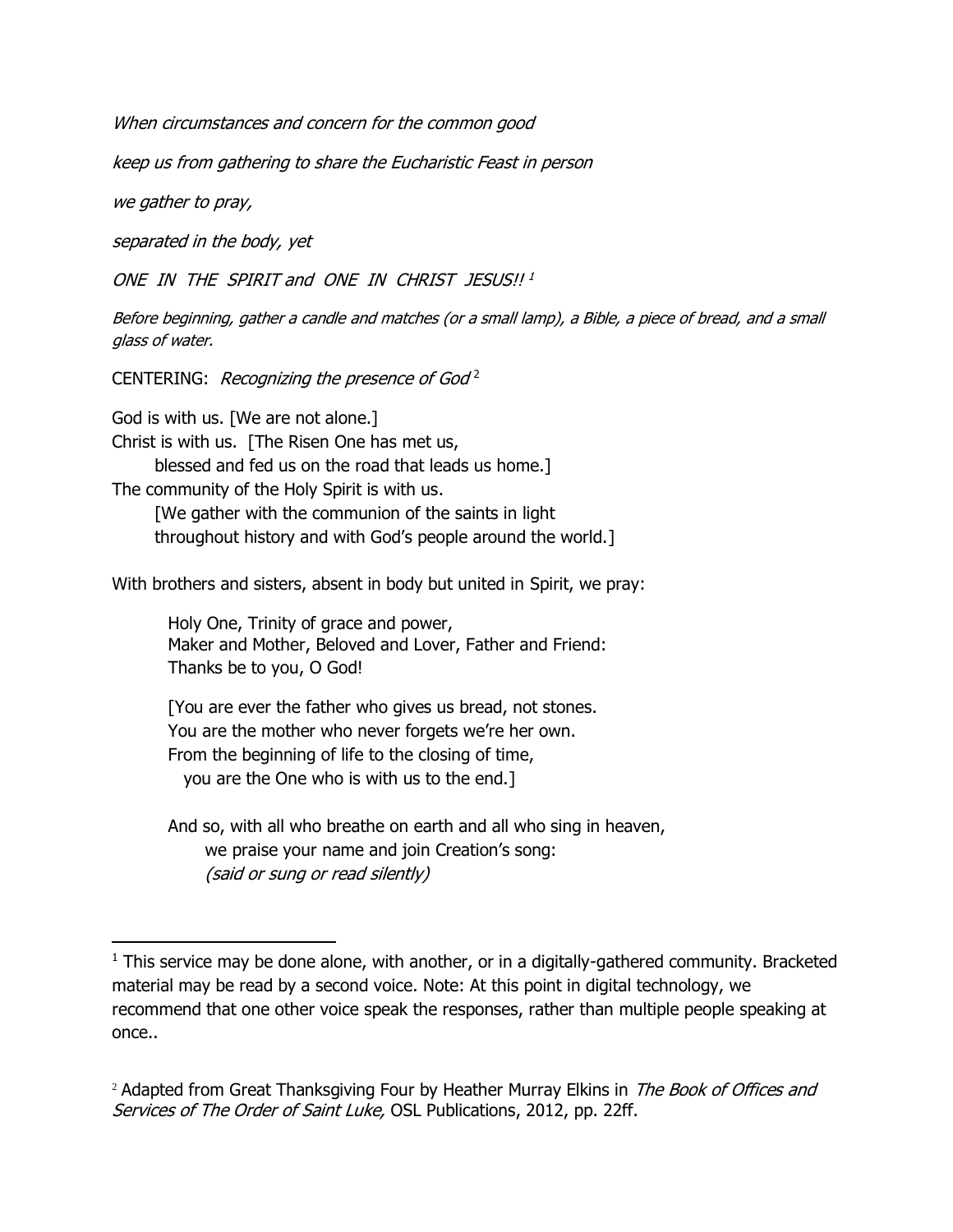[Now thank we all our God with heart and hands and voices, Who wondrous things has done in whom this world rejoices, The one eternal God, whom earth and heaven adore, for thus it was, is now, and shall be evermore.] Martin Rinkart, 1663, translated by Catherine Winkworth, 1858

#### WORD AND RESPONSE<sup>3</sup>

First reading: "I am the light of the world. Whoever follows me will never walk in darkness but will have the light of life." (John 8:12)

### Light the candle.

[Jesus Christ, you are the light of the world. You are our Risen Lord in whom light has conquered darkness.]

Sit silently in the light, feeling the power and presence of the Risen Christ.

Second reading: Jesus said to him, "I am the way, and the truth, and the life." (John 14:6)

## Hold the Bible.

[Here in our hands is the story of God's covenant of steadfast love with God's people. We are assured of God's presence with us at all times and places – even in the midst of fear and difficulty.]

> Sit quietly and absorb the stories of God's love and grace that can sustain you wherever you are.

Third reading: On the last day, the climax of the festival, Jesus stood and shouted to the crowds, "Anyone who is thirsty may come to me! Anyone who believes in me may come and drink! For the Scriptures declare, 'Rivers of living water will flow from his heart.'" (John 7:37-38)

Hold the glass of water in your hands.

[Without water, there can be no life. In creation, the Spirit of God hovered over the water and brought forth light. God brought John to the Jordan River to call us to repentance. We were nourished in the water of the womb. We were baptized by water and the Spirit into God's family. Water reminds us of the gifts of creation that God has so abundantly given us, and of the love and grace we have all received.]

> Drink the water slowly. Feel it flow into your body. Know that God's love is flowing into your body and soul right now.

<sup>3</sup> All readings are from *New Revised Standard Version of the Bible,* Division of Christian Education of the National Council of the Churches of Christ in the United States of America, Thomas Nelson, Inc. Nashville, TN 37214.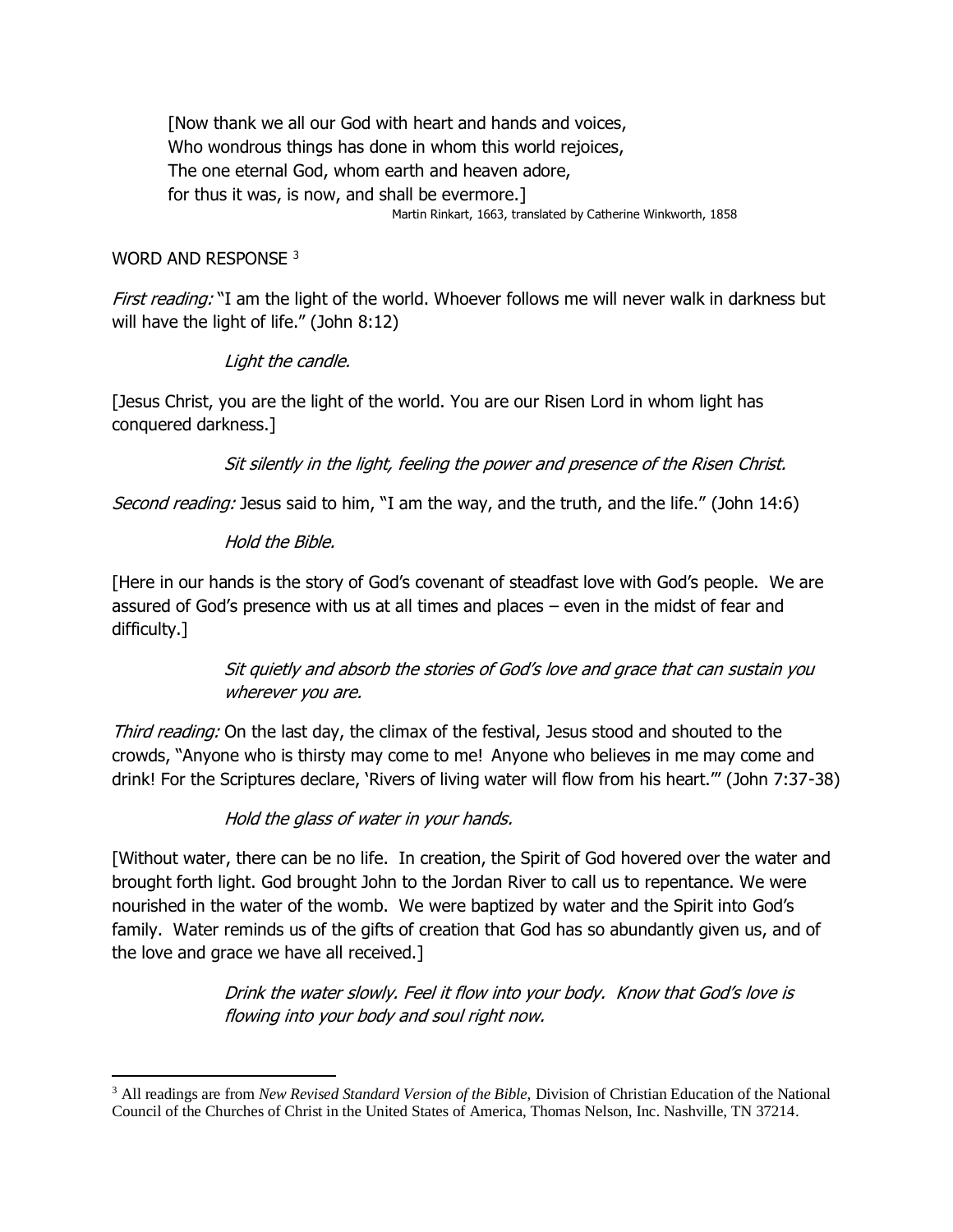Fourth reading: Jesus said to them, "I am the bread of life. Whoever comes to me will never be hungry, and whoever believes in me will never be thirsty." (John 6:35)

# Take a piece of bread in your hands.

[Christ broke bread and fed the multitudes. Christ broke bread and formed a new covenant with his closest friends and with all who break bread in remembrance of him. Christ was made known to his disciples in the breaking of the bread. Bread reminds us that, just like individual grains of wheat are gathered together to make a single loaf, we who are scattered are one body in Christ.]

> Break and eat the piece of bread that you are holding. Remember the times you have received bread in the sacrament of Holy Communion. Remember those who gathered with you. Remember the presence of Christ in that moment. Be assured that Christ is with you in every moment of your life. Sit silently and allow Christ's love to surround you.

## PRAYER

In the silence after every petition (marked by . . .), specific names or situations may be spoken aloud or held closely in the heart.

Lord Jesus Christ, light of the world, you speak to us words of life. Call forth in us rivers of living water, and feed our deepest hunger. [In trying times, in times of loneliness or confusion, in times we feel most alone, remind us that we are never alone, for you are with us always.] Hear us now, and pray for us in our weakness with sighs too deep for words, as we lift up:

- $\div$  Those whom we love those present with us and those from whom we are separated . . .
- $\div$  The prisoners, and those held captive physically, mentally, or spiritually ...
- $\div$  The sick and the suffering . . .
- ❖ Those who care for the sick, both medical caregivers and families who wait and watch with them . . .
- ❖ Those who mourn the loss of loved ones, the loss of freedom, the loss of security, the loss of a livelihood, or the loss of a sense of order and control . . .
- $\cdot \cdot$  Those with more questions than answers, and all who long for your quiding light for their path . . .
- $\cdot \cdot$  The lonely, the isolated, and those who long for a loving touch  $\dots$
- $\cdot$  Those whose remaining days on this earth are few, and for those walking in the valley of the shadow of death . . .
- $\div$  Those whom we too easily forget, and those whose needs are known only to you  $\dots$